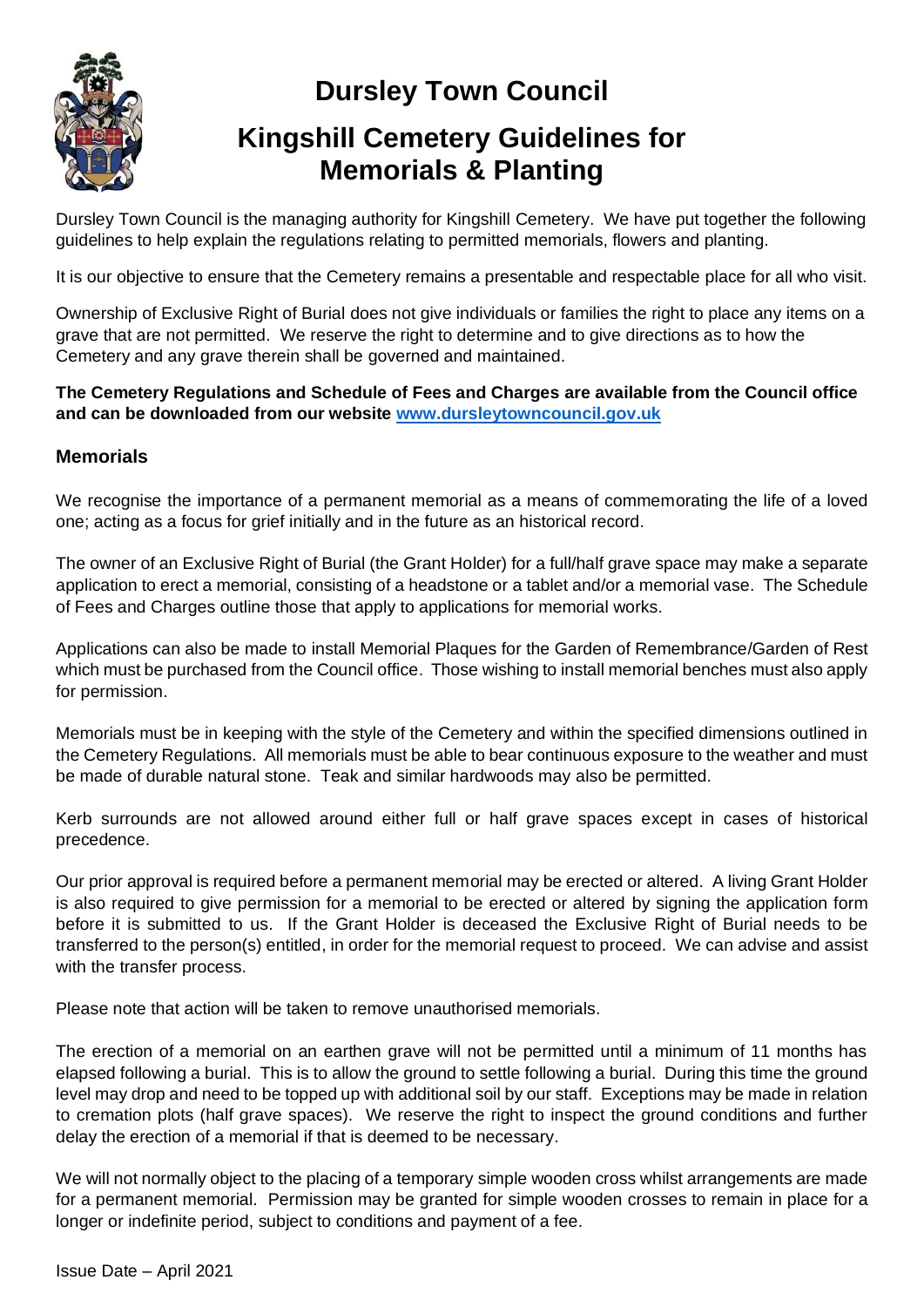The responsibility for the memorial and its maintenance rests with the Grant Holder. Our staff carry out a memorial safety inspection every 2 years. If a memorial is found to be unsafe it will be laid down without delay and attempts will be made to contact the Grant Holder.

Any remedial work required will be the Grant Holder's responsibility and we advise that they consider insuring the memorial *(public liability, any accidental/other damage, vandalism).* All memorials must be kept in good order and the Council reserves the right to remove any memorial that is not maintained in an adequate or safe condition.

## **Flowers & Planting**

Following a burial, all funeral wreaths and floral tributes will be left on a grave for a period of not less than 4 weeks. After the 4 week period has elapsed, the wreaths and flowers will be removed if this has not already been done by the family of the deceased and the grave space will be re-seeded and included in the regular grass cutting schedule.

Following the burial the ground can take up to 11 months to settle and in some cases longer. During this time the ground level may drop and need to be 'topped up' with additional soil and re-seeded by our staff. Please note that we monitor ground levels as part of our regular inspections; occasionally grave spaces need to 'topped up' again in the future due to natural ground movement.

Permanent grave space mounds are not allowed except in cases of historical precedence where they do not pose a risk to others.

The planting of bedding plants or bulbs is permitted on grave spaces but, other than in cases of historical precedence, is restricted to the area immediately in front of the headstone/head of the grave and shall not exceed 2 feet 6 inches wide and 2 feet deep measured from the back of the headstone/head of the grave. Plant containers (e.g. plant pots) should not be placed in this area.

The remainder of the grave space must be kept level, grassed and clear in order that access to adjoining plots and maintenance are neither compromised or inconvenienced.

To avoid loss of plants, cultivation should not take place until the ground has settled and ideally until a permanent memorial is in place. We reserve the right to remove planting that has exceeded the permitted area.

It is the responsibility of the Grant Holder to keep the grave space free from weeds and in a tidy condition. Other than cutting grassed areas we do not provide a maintenance service. We reserve the right to level and turf/re-seed the grave if in our opinion it is untidy and/or could pose a risk to others.

The planting of trees and shrubs in the Cemetery is not allowed without our written permission. They can cause damage to memorials and grow out of control. We reserve the right without notice to remove them.

Cut or artificial flowers should be placed in permanent set memorial vases (e.g. built into headstones), permitted by us via a memorial application.

Plants and flowers should not be placed in unauthorised/breakable containers for safety reasons (e.g. glass, porcelain, terracotta).

Up to 2 standard sized robust spiked memorial vases *(as pictured)* can be used per grave space for cut/artificial flowers. They can be purchased from the Council Office. The vase must be located directly alongside the memorial at the head of the grave space in the permitted planting area (with the exception of graves awaiting memorials). The vases can also be used in the Garden of Remembrance/Garden of Rest areas, but only in permitted areas, as directed by the Council. We reserve the right to remove broken and brittle vases.